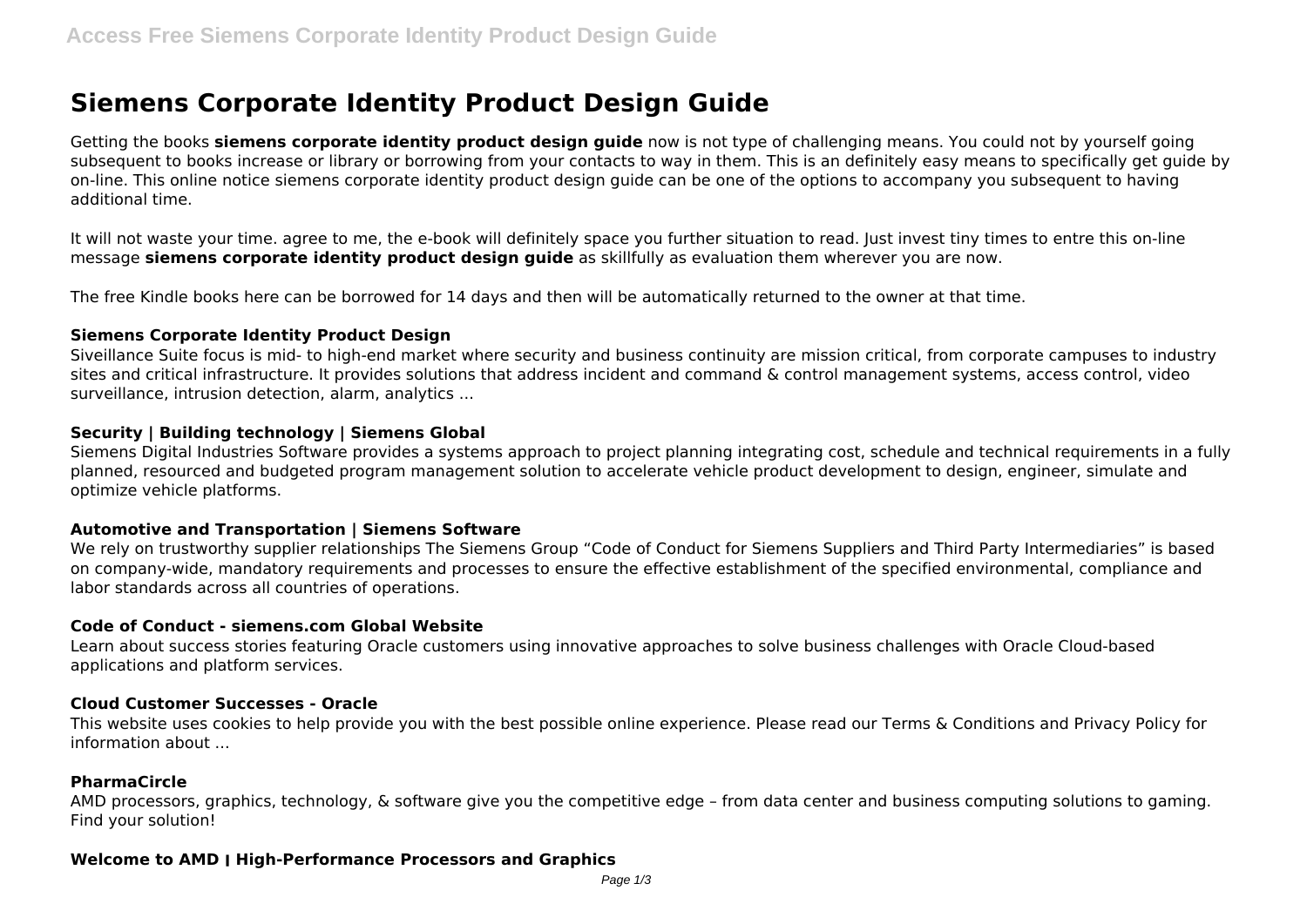Your brand needs an equally strong identity to see yourself on this list someday. To do that, you can get a custom logo design by launching a design contest. This will let you work with professional designers and get access to a variety of design bids. Start receiving great logos here on DesignCrowd. Or you can design your own company logo.

# **100 Famous Brand Logos From The Most ... - DesignCrowd**

Before he was a Jun. Prof. at University of Koblenz-Landau, Faculty of Psychology and research fellow at Darmstadt University of Technology, Institute of Psychology. Before free-lance usability consultant, research fellow at Siemens Corporate Technology, and senior consultant for the User Interface Design GmbH.

# **AttrakDiff**

Ribbon Communications (Nasdaq: RBBN) delivers communications software, IP and optical networking solutions to service providers, enterprises and critical infrastructure sectors globally. We engage deeply with our customers, helping them modernize their networks for improved competitive positioning and business outcomes in today's smart, always-on and data-hungry world.

# **Ribbon About Us | Packet and Optical Networking and Telephony**

The Product Development Lead is a driving force for managing projects across Product Distribution Center (PDC) teams to deliver business benefits. This position is responsible for managing several concurrent high visibility projects in a fast-paced environment that may cross multiple business areas and project teams.

# **Digi-Key Careers Center │ Digi-Key Electronics**

1. Purchase from Samsung Shop Online before 04/01/22. Savings based on regular Samsung.com price. While stocks last. T&Cs apply. 2. Credit is subject to status and are available to UK residents over 18, with a UK Bank account and valid driver's license, passport or identity card.

# **Samsung Ovens | Compact & Drawer Ovens | Samsung UK**

Over half of senior executives believe that corporate culture is a top-three driver of firm value and 92% believe that improving their culture would increase their firm's value (Graham, Harvey, Popadak & Rajgopal, 2017). Evidence from research suggests a strong ethical culture can provide significant benefits to an organization, such as:

# **Corporate Culture - Ethical Systems**

2. Credit is subject to status and are available to UK residents over 18, with a UK Bank account and valid driver's license, passport or identity card. Credit duration is variable, and you could be offered credit at a higher rate than the representative APR set out above based on your personal financial circumstances and what you tell us.

# **Samsung Cookers and Cooking Appliances | Samsung UK**

The owners come with good business experience in the industry and professional knowledge. Beryl is a complete design and creative agency with more than 10 years of experience. We've worked with over 450+ brands across 19 countries. Our primary services include brand design and corporate identity, industrial/product designing, and UI designing.

# **Graphic Design work from home job/internship at Beryl ...**

Selected intern's day-to-day responsibilities include: 1. Creating social media post creatives, logos, and style templates for collateral, presentation,